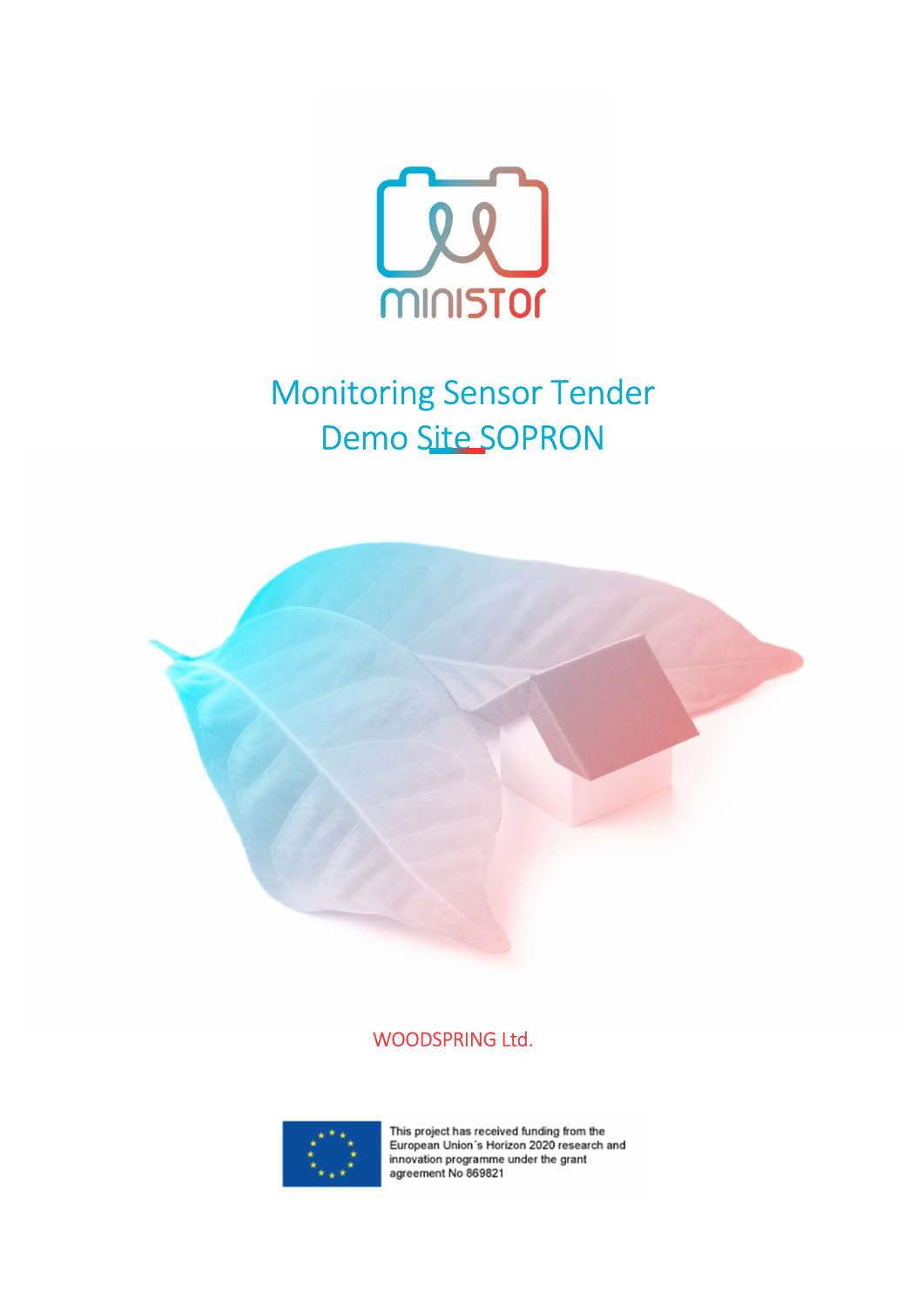

This project has received funding from the<br>European Union´s Horizon 2020 research and<br>innovation programme under the grant<br>agreement No 869821

## CALL FOR OFFER

| Project name:            | Minimal Size Thermal and Electrical Energy Storage System for In-<br>Situ Residential Installation                                                                                                                                                                                                                                                                                                                                                                                                   |
|--------------------------|------------------------------------------------------------------------------------------------------------------------------------------------------------------------------------------------------------------------------------------------------------------------------------------------------------------------------------------------------------------------------------------------------------------------------------------------------------------------------------------------------|
| Proposal number:         | 869821                                                                                                                                                                                                                                                                                                                                                                                                                                                                                               |
| Proposal acronym:        | MiniStor                                                                                                                                                                                                                                                                                                                                                                                                                                                                                             |
| Contracting:             | WOODSPRING Ltd. (Faforrás Kft. 108. Gerinc, Budapest 1221<br>Hungary)                                                                                                                                                                                                                                                                                                                                                                                                                                |
| Date:                    | 15 of May 2020                                                                                                                                                                                                                                                                                                                                                                                                                                                                                       |
| Location:                | Sopron, 9400 Hungary                                                                                                                                                                                                                                                                                                                                                                                                                                                                                 |
| Subject of the purchase: | Purchesing the mointoring sensors for the Hungarian<br>Demo Site                                                                                                                                                                                                                                                                                                                                                                                                                                     |
| Submission deadline:     | 08 of June 2020                                                                                                                                                                                                                                                                                                                                                                                                                                                                                      |
|                          | Submission method of the tender: e-mail: pasztory.zoltan@faforras.hu                                                                                                                                                                                                                                                                                                                                                                                                                                 |
| Additional information:  | Part offer is not accepted, the offer is valid only if the<br>applicant can provide all types and numbers of the sensors<br>subject of this call.<br>Offer is valid only if the specifications of the offered<br>sensors fit the required specification given below.<br>Offer is valid only if it was sent by e-mail to the address<br>written this call within the deadline.<br>In case of questions or demand for further information the<br>applicant can send question or ask for clarification. |
| Evaluation of offers:    | The next day of all three offer arrived, but the latest date<br>9 of June 2020.                                                                                                                                                                                                                                                                                                                                                                                                                      |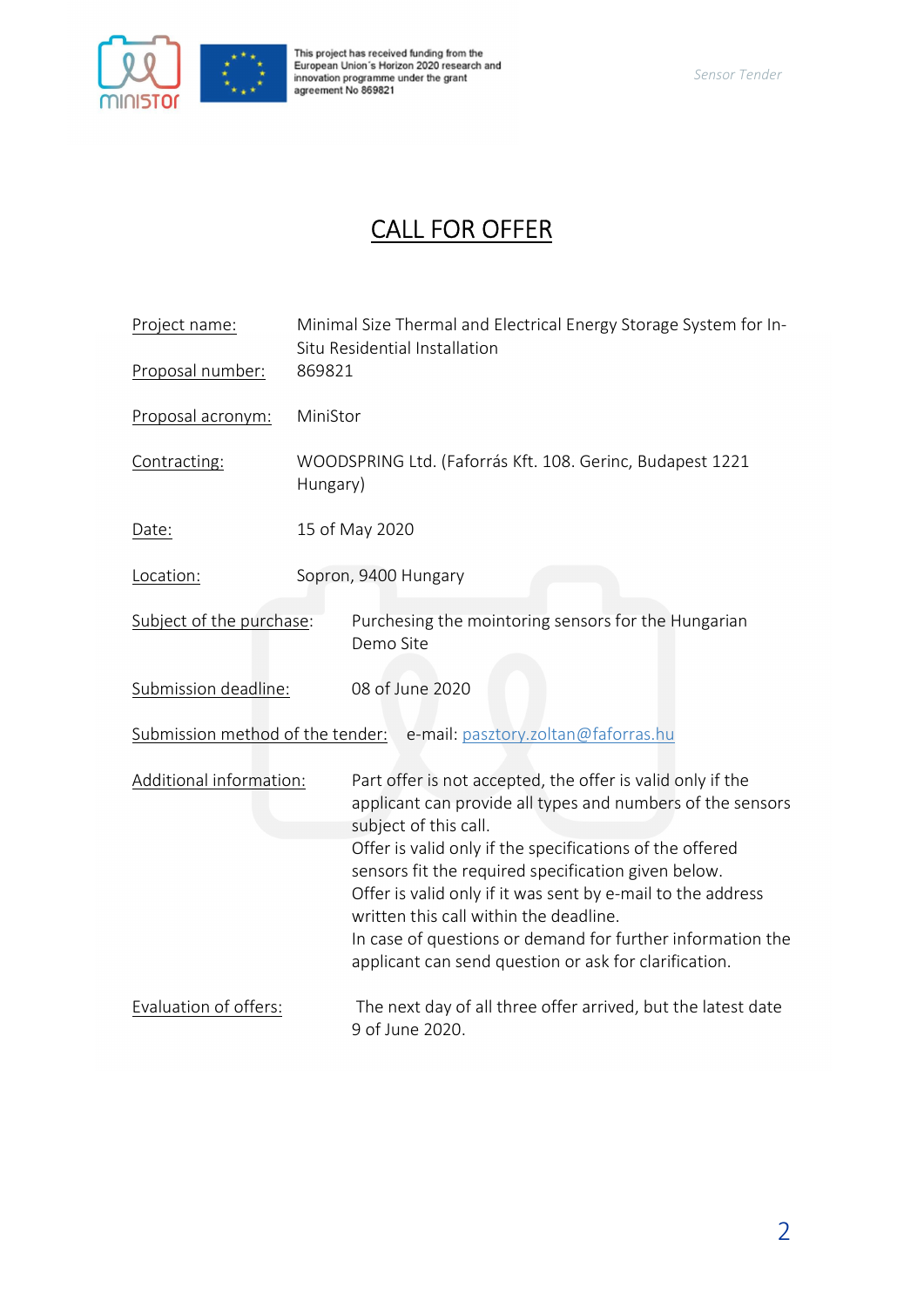

## Specification and amount of the sensor to be purchased:

| Nr.            | Function    | Specification/accuracy                                            | Amoun          |
|----------------|-------------|-------------------------------------------------------------------|----------------|
|                |             |                                                                   | $t$ (pcs)      |
| $\mathbf{1}$   | Metering    | DIN rail mount.                                                   | $\mathbf{1}$   |
|                | Gateway,    | Integrated M-Bus master, support for connecting at least 32 slave |                |
|                | M-Bus       | devices.                                                          |                |
|                |             | M-Bus slave port: 2-wire screw terminal.                          |                |
|                |             | Capability to store measurement data offline.                     |                |
|                |             | RJ45 Ethernet connectivity, web interface, ability to access data |                |
|                |             | through REST API.                                                 |                |
| $\overline{2}$ | Temperat    | Indoor, wall mount construction.                                  | 12             |
|                | ure/humid   | LCD display of momentary values.                                  |                |
|                | ity sensor, | M-Bus slave interface, 2-wire screw terminal.                     |                |
|                | M-Bus       |                                                                   |                |
|                |             | Minimal requirements of measurement:                              |                |
|                |             | Temp. range: 0-50°C                                               |                |
|                |             | Temp. accuracy (in range 10-30°C): ±0.2°C                         |                |
|                |             | Humid. range: 0-100%RH                                            |                |
|                |             | Humid. accuracy (in ragne 10-90%RH): ±2%RH                        |                |
| $\overline{3}$ | Single-     | DIN rail mount, LCD display.                                      | $\overline{7}$ |
|                | phase       | M-Bus slave device, screw terminal.                               |                |
|                | energy      | Nominal voltage: 230VLN AC                                        |                |
|                | meter,      | Nominal current range: 5(45) A                                    |                |
|                | M-Bus       |                                                                   |                |
|                |             | Accuracy:                                                         |                |
|                |             | Imin=0.25A; lb=5A; Imax=45A;                                      |                |
|                |             | Un=230VLN -30% +20%                                               |                |
|                |             | Active energy: Class 1 according to EN62053-21 Class B (Class B   |                |
|                |             | (kWh) according to EN50470-3)                                     |                |
|                |             | Reactive energy: Class 2 according to EN62053-23                  |                |
|                |             | Resolution (serial communication):                                |                |
|                |             | Current: 0.001 A                                                  |                |
|                |             | Voltage: 0.1 V                                                    |                |
|                |             | Power: 0.1 W or var                                               |                |
|                |             | Frequency: 0.1Hz                                                  |                |
|                |             | PF: 0.001                                                         |                |
|                |             | Energies: 0.1 kWh or kvarh                                        |                |
| $\overline{4}$ | Three-      | DIN rail mount, LCD display.                                      | $\mathbf{3}$   |
|                | phase       | M-Bus slave device, screw terminal.                               |                |
|                | energy      | Nominal voltage: 208 to 400 VLL AC                                |                |
|                | meter,      | Nominal current range: 5(65) A                                    |                |
|                | M-Bus       |                                                                   |                |
|                |             | Accuracy:                                                         |                |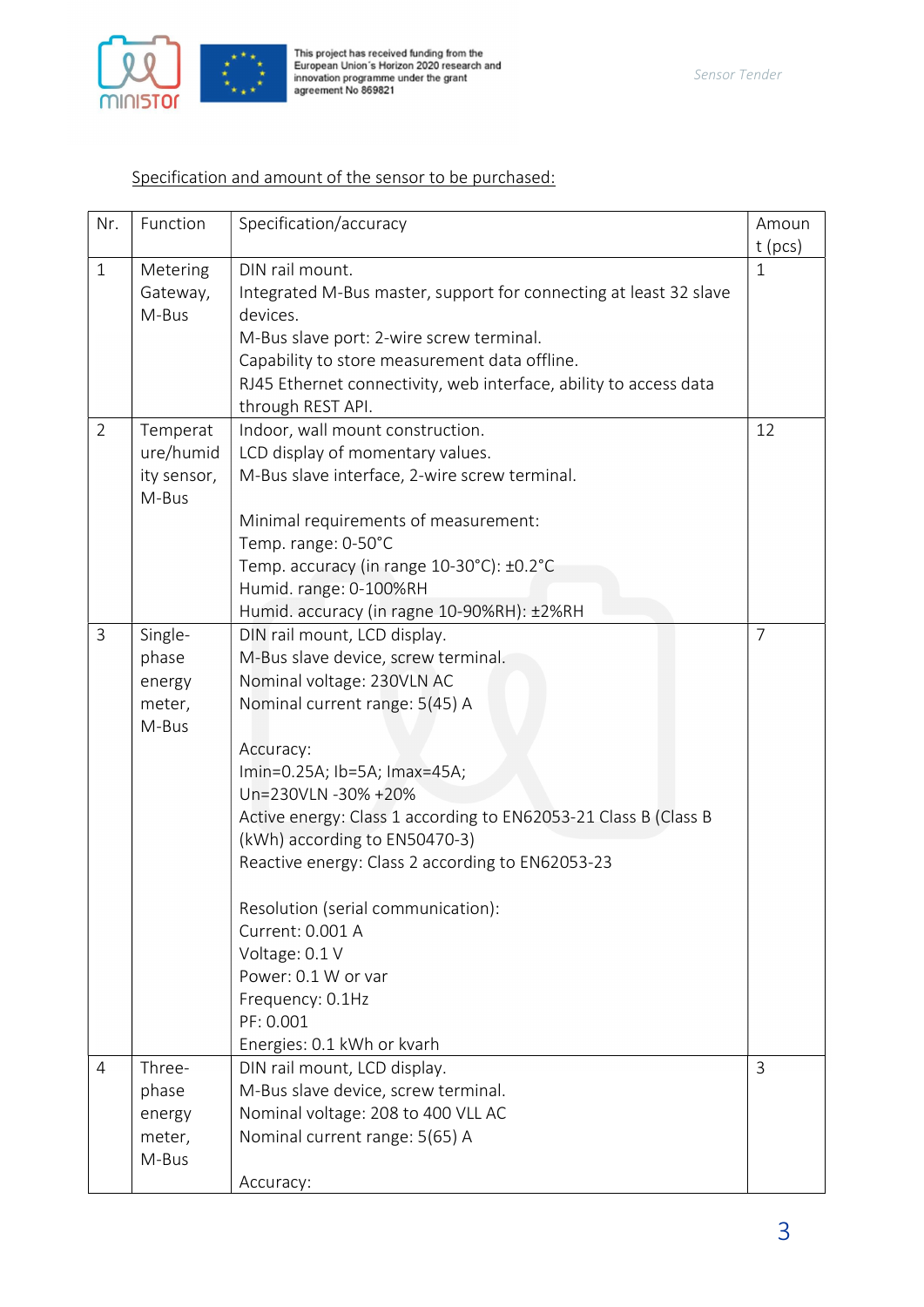

This project has received funding from the<br>European Union´s Horizon 2020 research and<br>innovation programme under the grant<br>agreement No 869821

|                |                 | Imin=0.25A; lb=5A; Imax=65A;<br>Un: 113 to 265VLN (196 to 460VLL) Current: ±(0.5%RDG+1DGT)<br>Phase-neutral voltage: ±(0.5% RDG)<br>Phase-phase voltage: ±(1% RDG)<br>Frequency Range: 45 to 65Hz<br>Active power: ±(1% RDG)<br>Power factor: ±[0.001+1%(1.000 - "PF RDG")]<br>Reactive power: ±(2% RDG)<br>Active energy: Class 1 according toEN62053-21 and MID Annex<br>MI-003 Class B (Class B (kWh) according to EN50470-3)<br>Reactive energy: Class 2 according to EN62053-23<br>Resolution (serial communication):<br>Current: 0.001 A<br>Voltage: 0.1 V |                |
|----------------|-----------------|------------------------------------------------------------------------------------------------------------------------------------------------------------------------------------------------------------------------------------------------------------------------------------------------------------------------------------------------------------------------------------------------------------------------------------------------------------------------------------------------------------------------------------------------------------------|----------------|
|                |                 | Power: 0.1 W or var                                                                                                                                                                                                                                                                                                                                                                                                                                                                                                                                              |                |
|                |                 | Frequency: 0.1Hz                                                                                                                                                                                                                                                                                                                                                                                                                                                                                                                                                 |                |
|                |                 | PF: 0.001                                                                                                                                                                                                                                                                                                                                                                                                                                                                                                                                                        |                |
|                |                 | Energies: 0.1 kWh or kvarh                                                                                                                                                                                                                                                                                                                                                                                                                                                                                                                                       |                |
| 5              | Ultrasonic      | Temperature range °C 0-90                                                                                                                                                                                                                                                                                                                                                                                                                                                                                                                                        | $\overline{2}$ |
|                | heat            | Environmental classification EN1434 – C / 2004/22/EC class E1, M1                                                                                                                                                                                                                                                                                                                                                                                                                                                                                                |                |
|                | meter,          | Ingress protection IP 54                                                                                                                                                                                                                                                                                                                                                                                                                                                                                                                                         |                |
|                | M-Bus           | Environmental temperature °C 555°C (operation) / -1060°C                                                                                                                                                                                                                                                                                                                                                                                                                                                                                                         |                |
|                |                 | (transport                                                                                                                                                                                                                                                                                                                                                                                                                                                                                                                                                       |                |
|                |                 | Interface M-Bus                                                                                                                                                                                                                                                                                                                                                                                                                                                                                                                                                  |                |
|                |                 | Temperature sensors Type Pt500                                                                                                                                                                                                                                                                                                                                                                                                                                                                                                                                   |                |
|                |                 | Nominal flow qp [m3/h] 1,5                                                                                                                                                                                                                                                                                                                                                                                                                                                                                                                                       |                |
|                |                 | Minimum flow qi [l/h] 6                                                                                                                                                                                                                                                                                                                                                                                                                                                                                                                                          |                |
|                |                 | Accuracy class EN1434 - cl. 2                                                                                                                                                                                                                                                                                                                                                                                                                                                                                                                                    |                |
|                |                 | Available sizes 3/4"-110                                                                                                                                                                                                                                                                                                                                                                                                                                                                                                                                         |                |
| 6              | Airflow         | Air flow measurement accuracy 3%                                                                                                                                                                                                                                                                                                                                                                                                                                                                                                                                 | $\mathbf{1}$   |
|                | and             | Temperature measurement accuracy 1°C<br>Calculating temperature difference according to the inlet and                                                                                                                                                                                                                                                                                                                                                                                                                                                            |                |
|                | energy<br>meter | outlet airflow.                                                                                                                                                                                                                                                                                                                                                                                                                                                                                                                                                  |                |
|                |                 | Build in to the air-conditioning unit                                                                                                                                                                                                                                                                                                                                                                                                                                                                                                                            |                |
|                |                 | Connection mode M-Bus                                                                                                                                                                                                                                                                                                                                                                                                                                                                                                                                            |                |
|                |                 | Local display on the unit                                                                                                                                                                                                                                                                                                                                                                                                                                                                                                                                        |                |
| $\overline{7}$ | Weather         | Integrated device, RS-485 serial output with Modbus-RTU                                                                                                                                                                                                                                                                                                                                                                                                                                                                                                          | $\mathbf{1}$   |
|                | Station         | protocol.                                                                                                                                                                                                                                                                                                                                                                                                                                                                                                                                                        |                |
|                |                 |                                                                                                                                                                                                                                                                                                                                                                                                                                                                                                                                                                  |                |
|                |                 | Wind Speed:                                                                                                                                                                                                                                                                                                                                                                                                                                                                                                                                                      |                |
|                |                 | Sensor: Ultrasound                                                                                                                                                                                                                                                                                                                                                                                                                                                                                                                                               |                |
|                |                 | Measuring range: 060 m/s                                                                                                                                                                                                                                                                                                                                                                                                                                                                                                                                         |                |
|                |                 | Resolution: 0.01 m/s                                                                                                                                                                                                                                                                                                                                                                                                                                                                                                                                             |                |
|                |                 | Accuracy: $\pm$ 0.2 m/s or $\pm$ 2% (035 m/s), $\pm$ 3% (> 35 m/s)                                                                                                                                                                                                                                                                                                                                                                                                                                                                                               |                |
|                |                 |                                                                                                                                                                                                                                                                                                                                                                                                                                                                                                                                                                  |                |